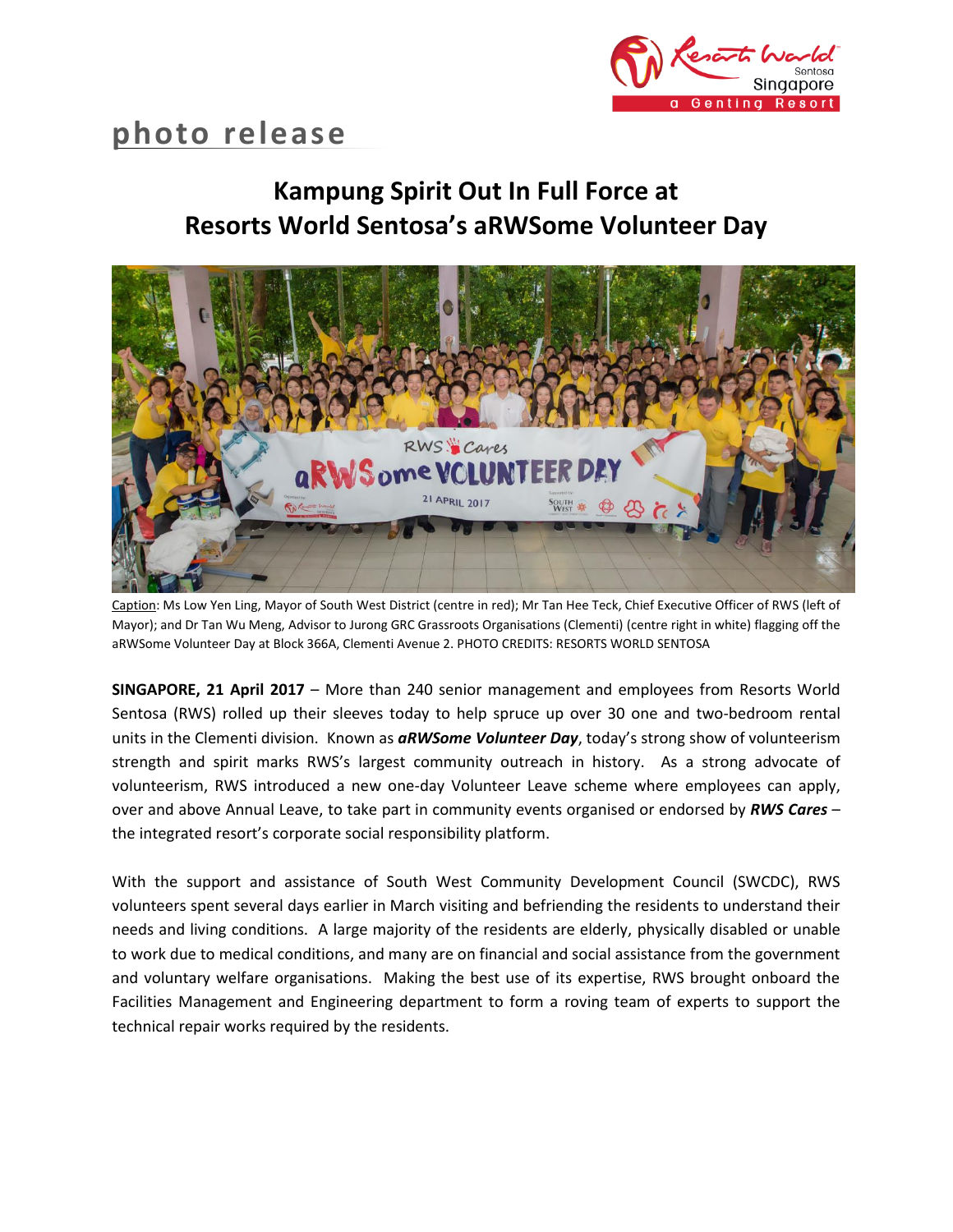

Caption: Ms Low Yen Ling, Mayor of South West District (in red); Mr Tan Hee Teck, Chief Executive Officer of RWS (in yellow); and Dr Tan Wu Meng, Advisor to Jurong GRC Grassroots Organisations (Clementi) (in white) giving the wall of Mr Phoon Mu Kong's Clementi flat a fresh coat of paint during the aRWSome Volunteer Day. PHOTO CREDITS: RESORTS WORLD SENTOSA

Ms Low Yen Ling, Mayor of South West District, said, "All of us deserve a safe and comfortable place to call home, but home repair works may not be a priority for many lower income households. With the home repair and improvement works by the RWS team, many residents received a facelift for their homes and a boost in their living conditions. By tapping onto their professional expertise to make a positive difference in the lives of others, this meaningful project shows that other than time, money and efforts, you can also impact someone's life by doing something you are good at. Many helping hands made the project possible, from grassroots organisations to our corporate partner RWS, and this forthcoming spirit of joining hands to give is highly encouraging and will go a long way to achieving our vision of a caring and inclusive community."

Mr Tan Hee Teck, CEO of RWS said: "Community outreach and engagement are integral to the corporate culture of RWS from the beginning. Besides charity donations, we also see the importance of volunteering our time and experience to improve the social mobility in Singapore. As such, RWS has always been a strong advocate of volunteerism. I am heartened by the overwhelming response of our aRWSome volunteers today and proud that they have demonstrated the strong kampung spirit in the RWS family. The programme would not have been successful without the support of South West CDC in reaching out to the needy residents, many of whom shared that it was impossible for them to carry out such extensive home refurbishment and repairs on their own."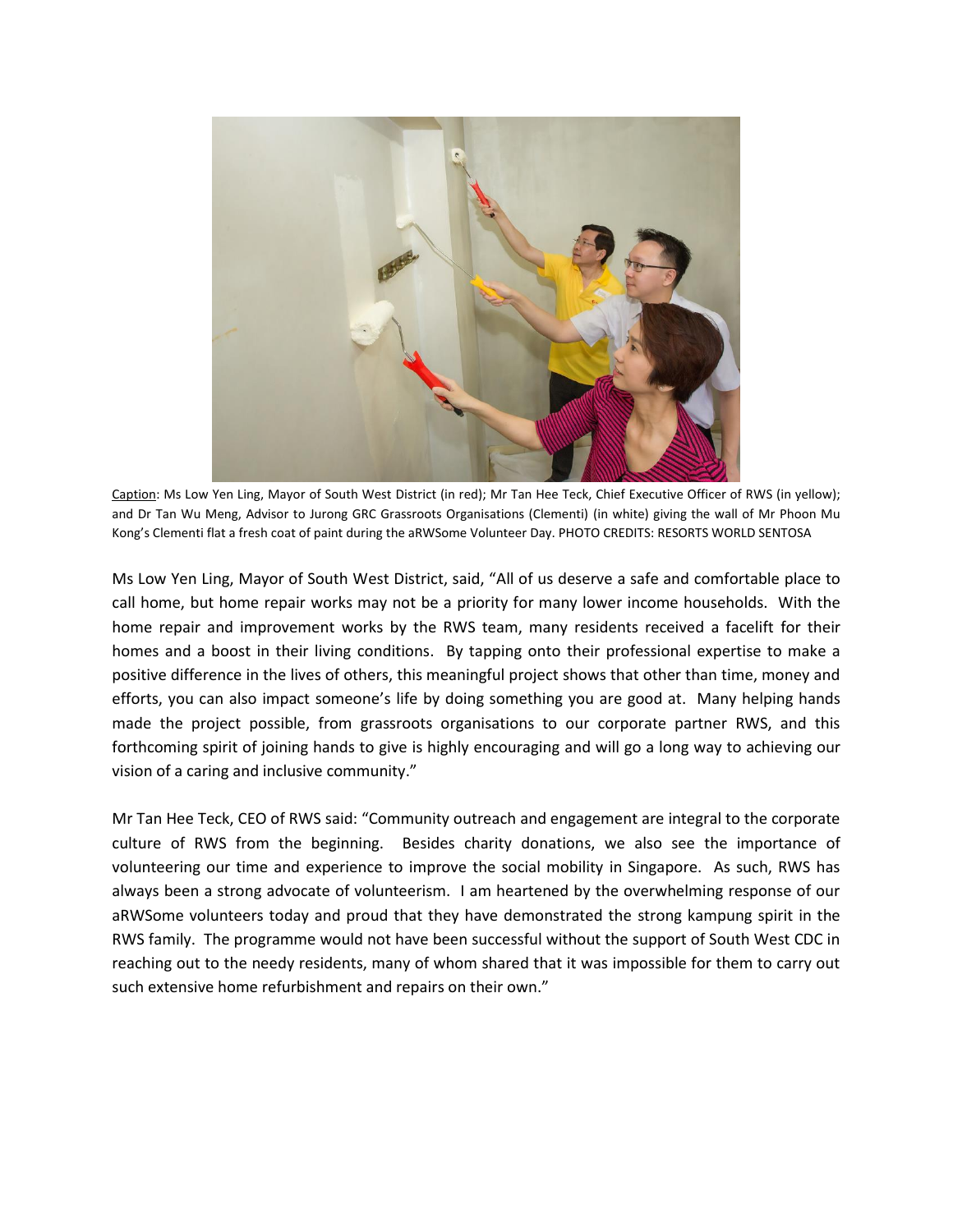

Caption: Mdm Rubiah (centre seated) with aRWSome volunteers from Resorts World Sentosa at her Clementi home. PHOTO CREDITS: RESORTS WORLD SENTOSA

Resident Mdm Rubiah, 63 years old, said: "I used to work as a roadside sweeper with my husband but have stopped doing so for five years now because of my ailing stomach condition and my leg fracture which was treated with metal plates. My husband continues to work as a sweeper and my son is doing dispatch work, and we struggle with irregular income. For all these years, we sleep on thin, dirty and worn-out mattresses on the floor. I am really grateful that the RWS volunteers have bought us a bed frame and new mattresses, and improve my family's living conditions. This home holds a special place for my husband, son and myself and the efforts by RWS mean lot to us."



Caption: Mr Phoon Mu Kong (centre) with aRWSome volunteers from Resorts World Sentosa at his Clementi home. PHOTO CREDITS: RESORTS WORLD SENTOSA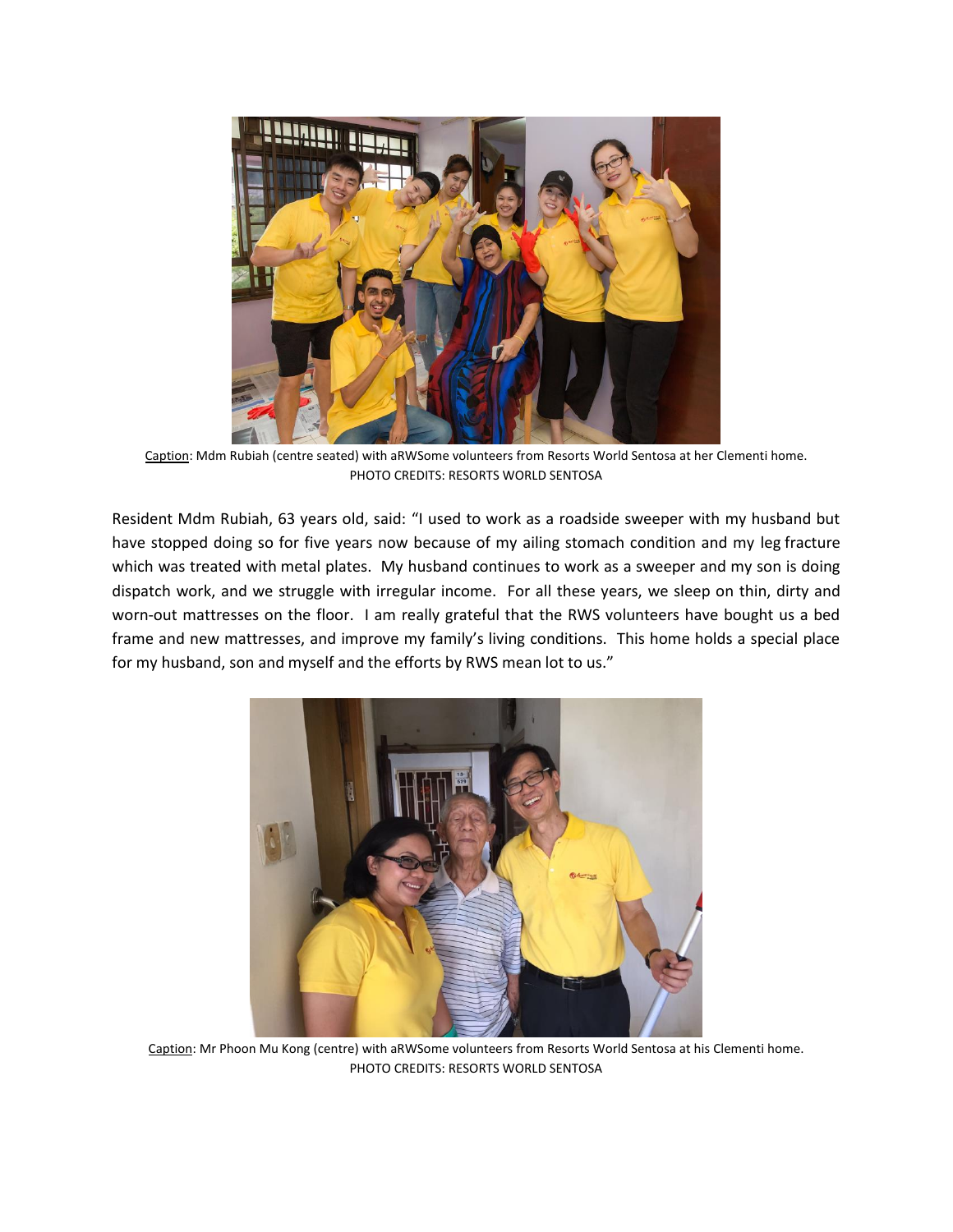Resident Mr Phoon Mu Kong, 85 years old and sole caregiver of his 58-year-old son, Mr Phoon Kum Choy, remarked: "Throughout these years, I have been the only one caring for my son as he suffers from intellectual disability and chronic lung disease. Sometimes due to certain triggers, he will exhibit violent behaviour and although this is difficult for me, he is ultimately my son and there will be a time when I leave this world before him. As my son refuses to stay in a nursing home, I struggle to take proper care of this home and its living conditions due to my age. A few months back, I injured my hands due to daily hand-washing of clothes. My idea of home is a safe haven for the two of us, and I am grateful to RWS for stepping in to refurbish my home and most importantly, buy us a washing machine."

RWS's *aRWSome Volunteer Day* is organised in partnership with the South West CDC as part of the CDC's Adopt-A-Rental Block @ South West programme.

 $-$  End  $-$